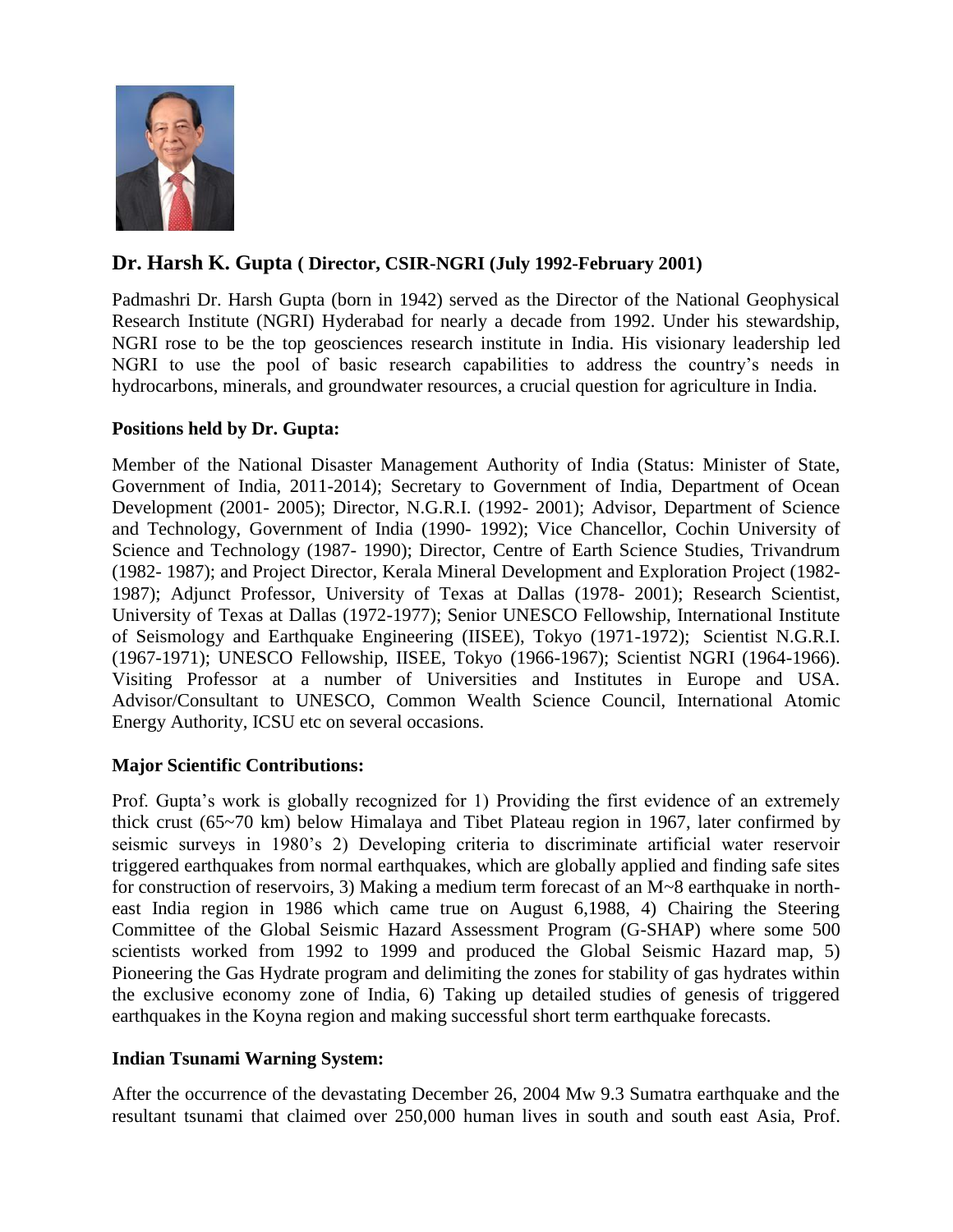Gupta spear headed setting up India's tsunami warning system, which was completed in just 30 months time. This is now assessed to be among the best tsunami warning systems globally.

### **Low Temperature Thermal Desalination:**

Under the stewardship of Prof. Gupta, the first low-temperature thermal desalination plant was set up in Kavaratti, Laksha Dweep in 2005. This is the first of its kind anywhere in the world and has been producing over 100,000 liters/day for the past 7 years. Kavaratti has a population of about 10,000 people. Consequently, the cases reported in the hospital have dropped to less than one-half in the subsequent years as most cases were related to water borne deceases.

### **Legal Continental Shelf:**

Prof. Gupta directed the Legal Continental Shelf program of India, where 31,000 line km of seismic date, intense gravity, magnetic and other geo-data were collected. This has led to India's submitting a claim to the UN Commission on the Limits of the Continental Shelf.

### **Publications:**

Dr. Gupta has published over 200 scientific papers in internationally reputed journals, has authored 5 books, published by Elsevier and Springer, and edited 21 volumes. One of his papers was adopted as a chapter in the Open University (U.K.) text book on Geophysics. His first book, "Dams and Earthquakes", published in 1976 was translated into Russian and Chinese languages. Prof Gupta compiled and edited "Encyclopedia of Solid Earth Geophysics". This monumental 1500+ pages two volume treatise, published by Springer is globally a landmark (website: [www.spinger.com](http://www.spinger.com/) ).

## **ANTARCTICA:**

Prof Gupta was the Leader of the Third Indian Scientific Expedition to Antarctica (1983- 1984), which succeeded in establishing a permanent base station for scientific research in a record time of one Antarctic Summer, against very heavy odds. This record still holds good. This led to India joining the exclusive club of nations as a member of "Antarctic Treaty".

## **IUGG/ICSU/AGU/AOGS Etc.**

Long time involvement with IUGG (President 2011-2015, Vice President 2007-2011, Bureau Member for two terms, 1999- 2003 and 2003- 2007); IASPEI (Vice President, 1995- 1999, Executive Committee Member 1991- 1995); Chair, Steering Committee of Global Seismic Hazard Program (GSHAP), 1992- 1999; ICSU (Member CSPR, two terms, 2005-2008 and 2008- 2011); Chair, Hazards Group, ICSU Regional Office for Asia and Pacific; ILP (Bureau Member, 1986- 1989; and was made a Bureau Member of ILP for life in 1996); Founder President of the Asian Seismological Commission (1996- 2000); IUGS (Councilor, 2000- 2004); Vice President and President AOGS (2010-2013); Member Scientific and Technical Committee of ISDR (2009- ); Member AGU Committee on Public Affairs, The New AGU and a member of AGU Committee on International Participation, etc.

International Union of Geodesy and Geophysics (IUGG) has over 70 countries as members. In its history of 96 years, Prof Gupta is the second scientist from India to have been elected as its president. Asia Oceania Geoscience Society (AOGS) has jurisdiction from Japan in the north to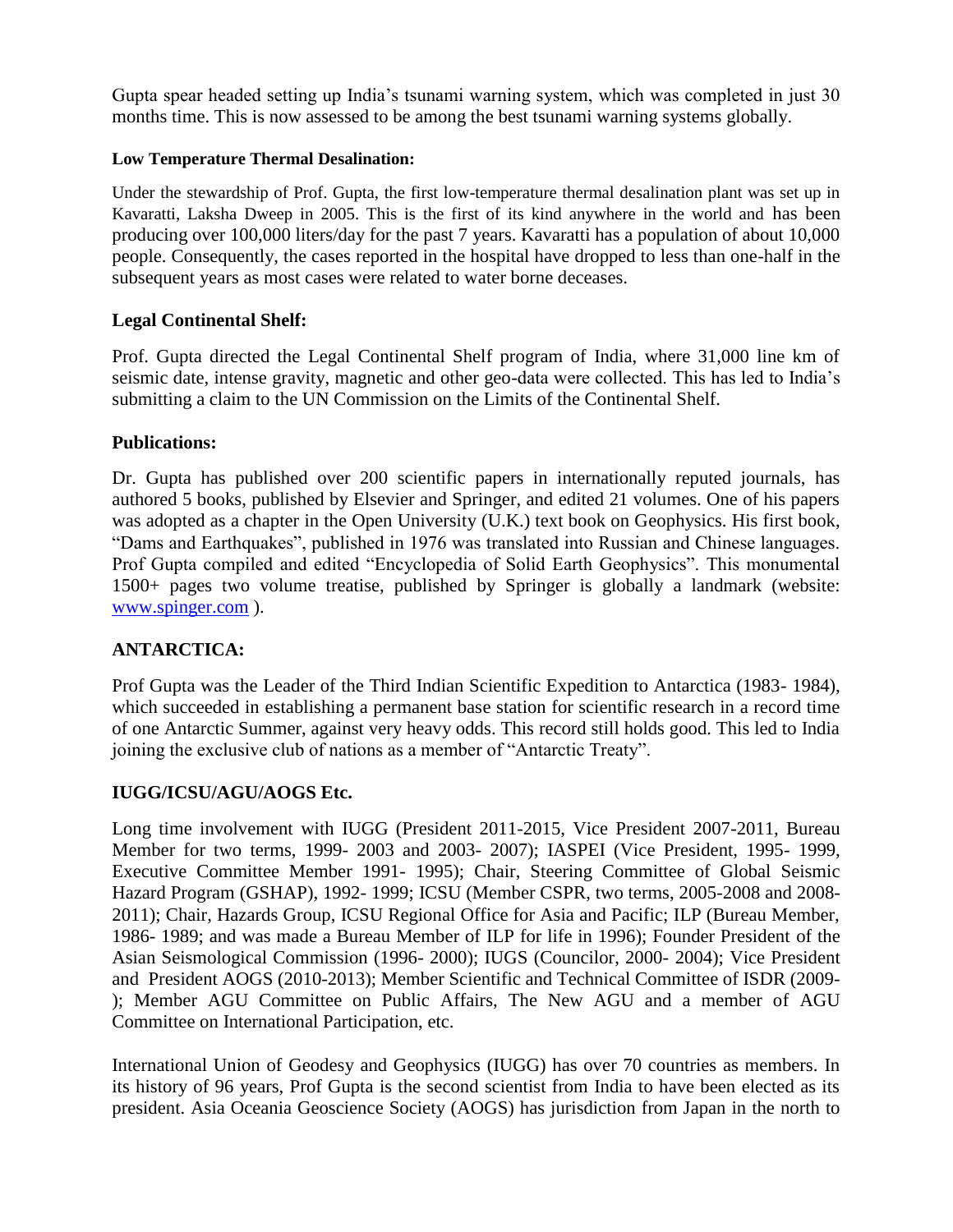New Zealand in the south involving over 40 countries. Prof Gupta is the only scientist from India to have been elected as its President.

## **Institution Building**

Dr. Gupta has been involved from a very young age in senior administrative positions of institution building. He built Centre for Earth Science Studies at Trivandrum from a scratch. This included development of a whole campus in a short time of two years (1984-86). He also had the responsibility of building Indian Scientific Station in Antarctica which he did with distinction and completed all the tasks in a record time of one Antarctic summer (1983-84). In his capacity as Vice-Chancellor of Cochin University of Science and Technology (at the age of 45 years he was the youngest Vice-Chancellor in the country at that time), among several things, he created DRDO – Cochin University of Science & Technology, Computer Centre equipped with the then latest available computers for joint research projects. He also hosted the Science Congress in January 1990, the first Science Congress in Kerala, which, people still remember as one of the best conducted Science Congress meetings. At DST, during his stay of two years (1990-92) he initiated many new programmes including consolidating DST inputs on IGBP projects.

During 1992-2001, Dr Gupta was the Director at the National Geophysical Research Institute (NGRI), Hyderabad. NGRI has risen to the position of one of the top few CSIR laboratories. From a meager rupees one crore external cash flow during 1993-94, it has grown to 11 crores during 1996-97. NGRI won the prestigious Technology Prize for Business Development and Technology Marketing during 1997. At NGRI, Dr Gupta has revolutionized application of earth sciences to the basic needs of the country. This has included delineation of Mesozoic sediments (which could be petroliferous) under Deccan Trap cover, and a new chapter has been opened in looking for Gas Hydrates in offshore region of India. NGRI has also significantly contributed in water resource finding, rain water harvesting and water pollution related studies as well as ways and means of assessing and safeguarding against earthquake hazards.

## **Indian Science Congress Association:**

As the Vice Chancellor of the Cochin University of Science and Technology, Prof. Gupta hosted the Science Congress in 1990 at Cochin. He was the President of Earth Science Section in 1993/1994. He was elected General President of ISCA and organized a very successful Science Congress at Annamalai University in 2007 with the theme "Planet Earth". The previous earth scientist to hold this position was Prof W. D. West in 1972.

# **Awards: Many, including:**

- 1977 Indian School of Mines Golden Jubilee "Outstanding Alumni" Award
- 1978 Krishna Gold Medal of the Indian Geophysical Union
- 1983 Shanti Swarup Bhatnagar Prize for Science & Technology in Earth Sciences
- 1985 USSR Academy of Sciences "100 Years of International Geophysics" Memorial Medal
- 1989 The first "Dr Anil Kumar Ganguli" Memorial Oration Award, BARC, Bombay
- 1991 National Mineral Award, Government of India
- 1993 The Department of Atomic Energy, Government of India "C.V. Raman Lectureship".
- 1995 Indian Science Congress Association Jubilee Lecture